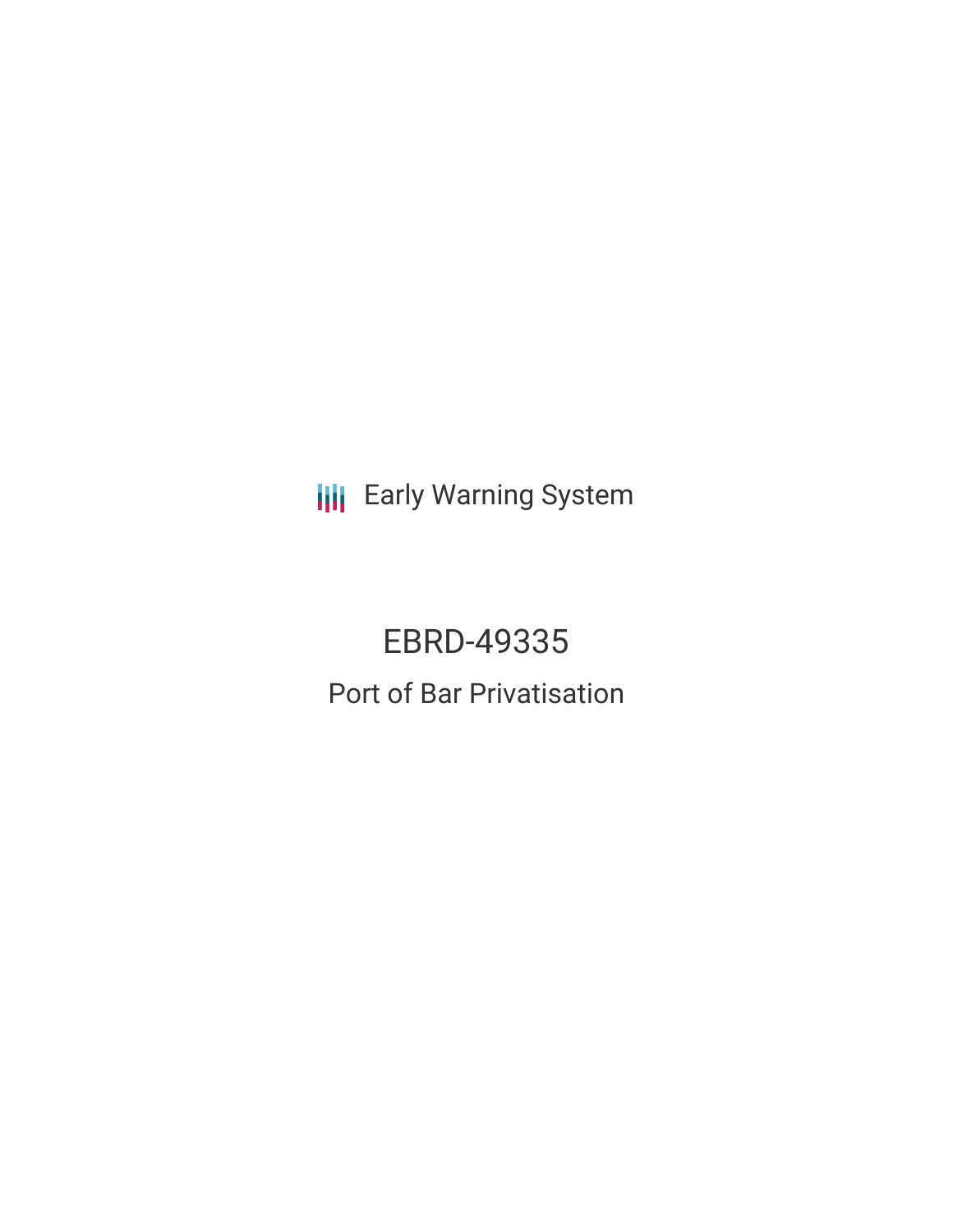

## **Quick Facts**

| <b>Countries</b>               | Montenegro                                              |
|--------------------------------|---------------------------------------------------------|
| <b>Financial Institutions</b>  | European Bank for Reconstruction and Development (EBRD) |
| <b>Status</b>                  | Approved                                                |
| <b>Bank Risk Rating</b>        | B                                                       |
| <b>Voting Date</b>             | 2017-12-13                                              |
| <b>Borrower</b>                | <b>JSC Port of Adria</b>                                |
| <b>Sectors</b>                 | Finance, Infrastructure, Transport                      |
| <b>Investment Type(s)</b>      | Loan                                                    |
| <b>Investment Amount (USD)</b> | $$23.33$ million                                        |
| <b>Project Cost (USD)</b>      | \$35,00 million                                         |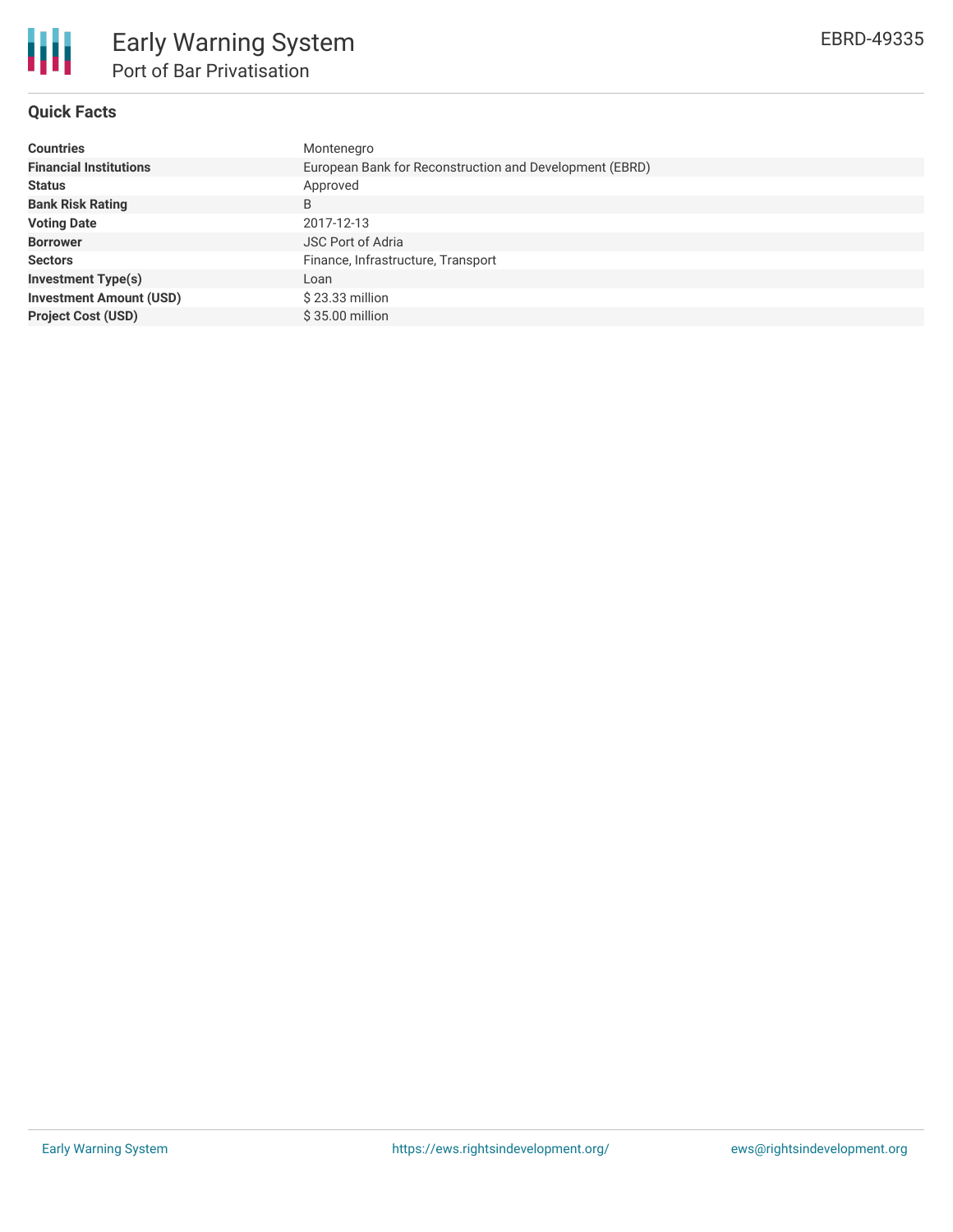

# **Project Description**

This project provides financing to the Port of Adria for the fulfillment of its privatization commitments, and facilitates investments in port infrastructure by the private sector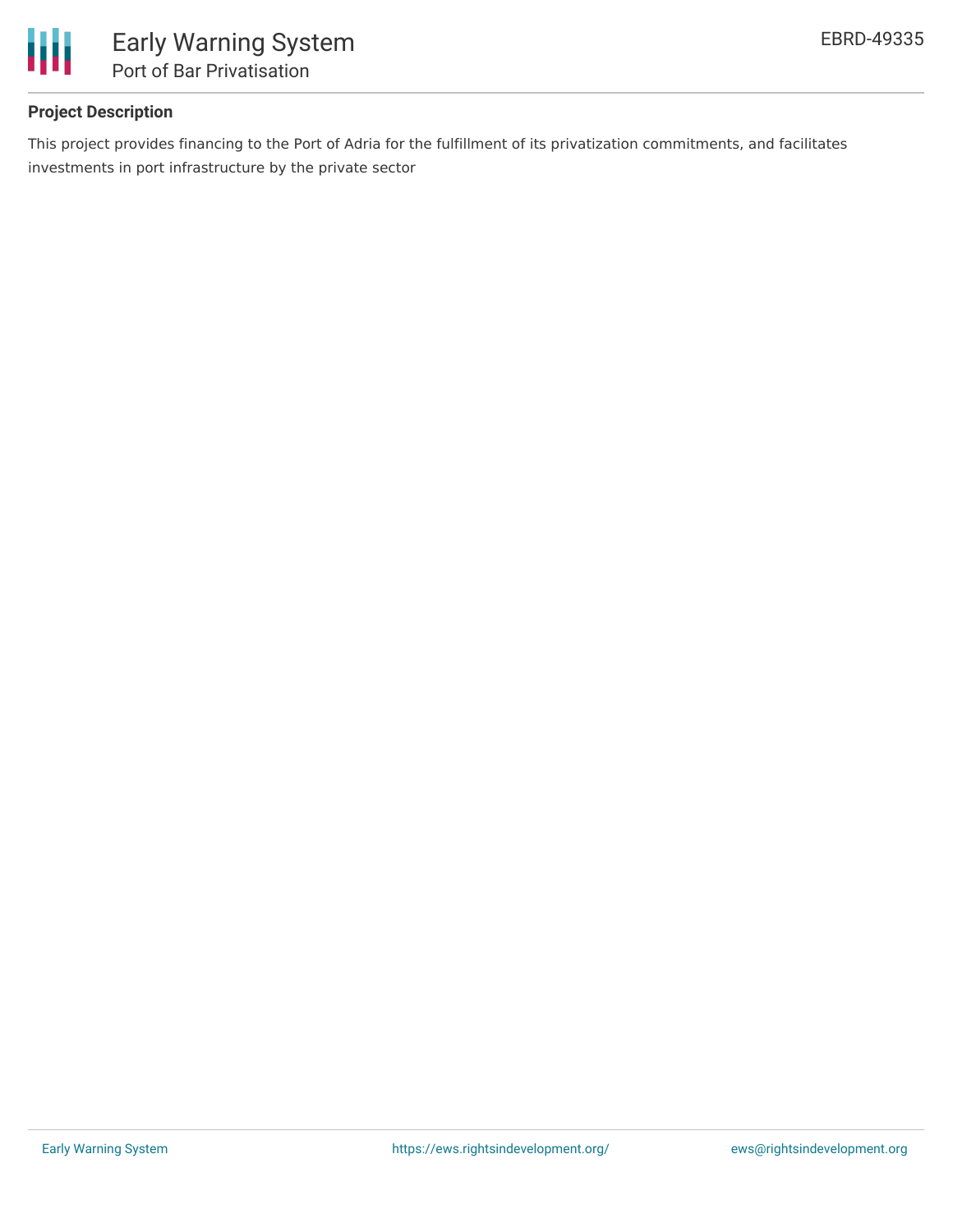

#### **Investment Description**

European Bank for Reconstruction and Development (EBRD)

The borrower is JSC Port of Adria, formerly known as Container Terminal and General Cargo, which operates terminals in the Port of Bar, Montenegro. The company's majority shareholder is a Turkish port operator Global Ports Holding, which acquired 64 per cent of the company's shares in November 2013 in an open privatisation process. Port of Adria is a holder of a 30-year concession right to operate the container and general cargo terminals of the Port of Bar.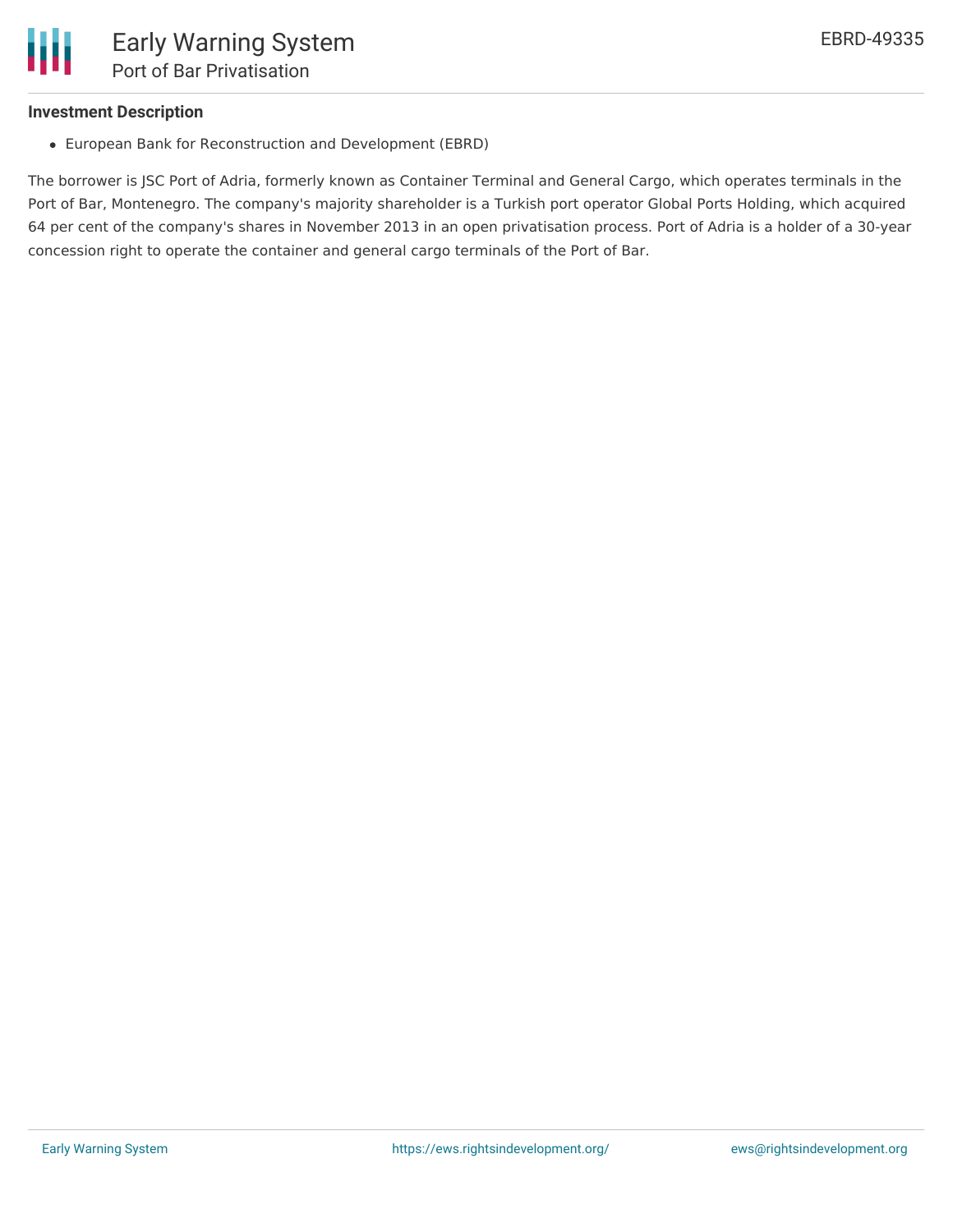

### **Private Actors Description**

JSC Port of Adria, formerly known as Container Terminal and General Cargo, which operates terminals in the Port of Bar, Montenegro. The company's majority shareholder is a Turkish port operator Global Ports Holding, which acquired 64 per cent of the company's shares in November 2013 in an open privatisation process. Port of Adria is a holder of a 30-year concession right to operate the container and general cargo terminals of the Port of Bar.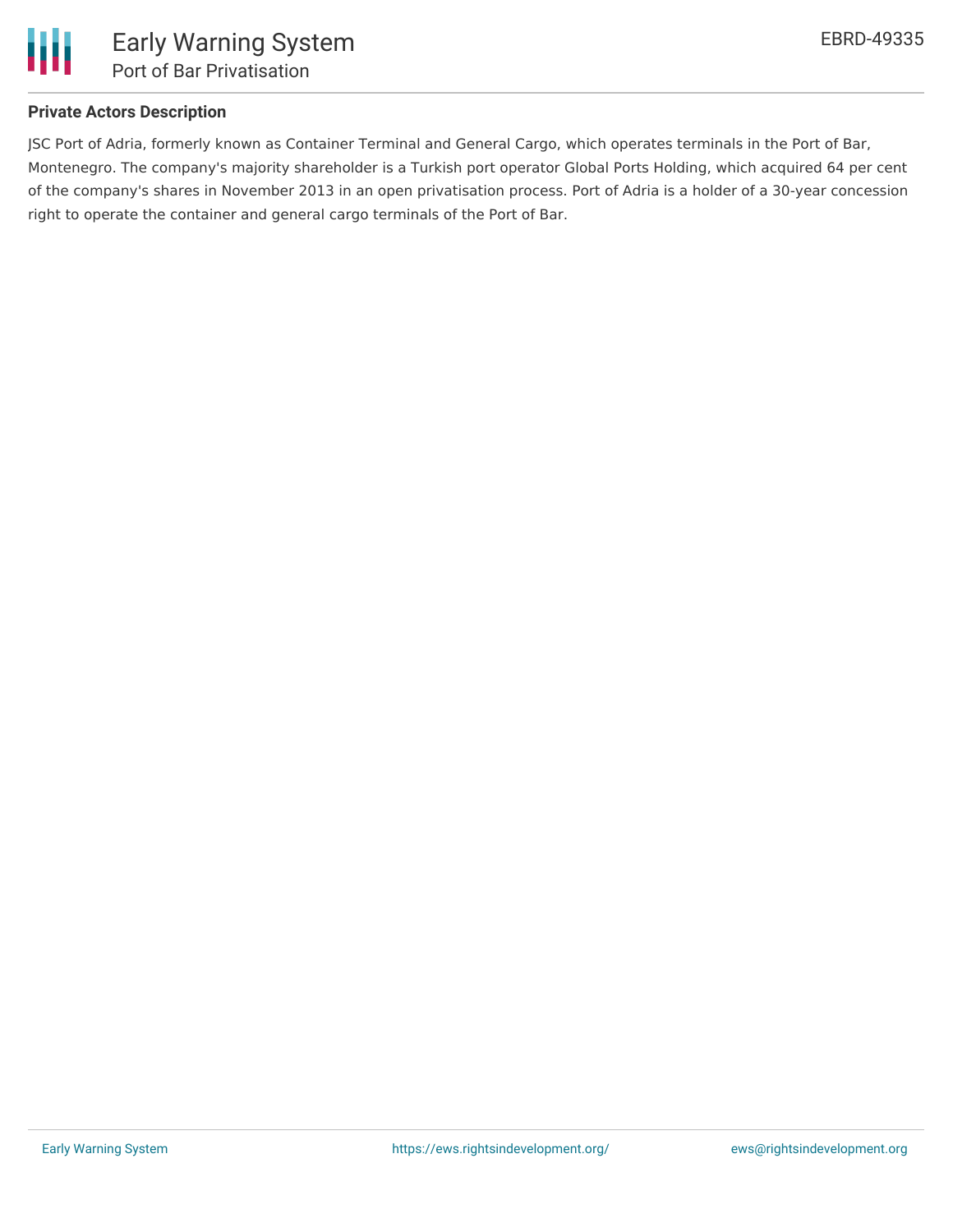

| <b>Private Actor 1</b> | <b>Private Actor</b><br>1 Role | <b>Private Actor</b><br>. Sector | <b>Relation</b>          | <b>Private Actor 2</b> | <b>Private Actor</b><br>2 Role | <b>Private Actor</b><br>2 Sector |
|------------------------|--------------------------------|----------------------------------|--------------------------|------------------------|--------------------------------|----------------------------------|
|                        | $\overline{\phantom{a}}$       |                                  | $\overline{\phantom{0}}$ | JSC Port of Adria      | Client                         | -                                |